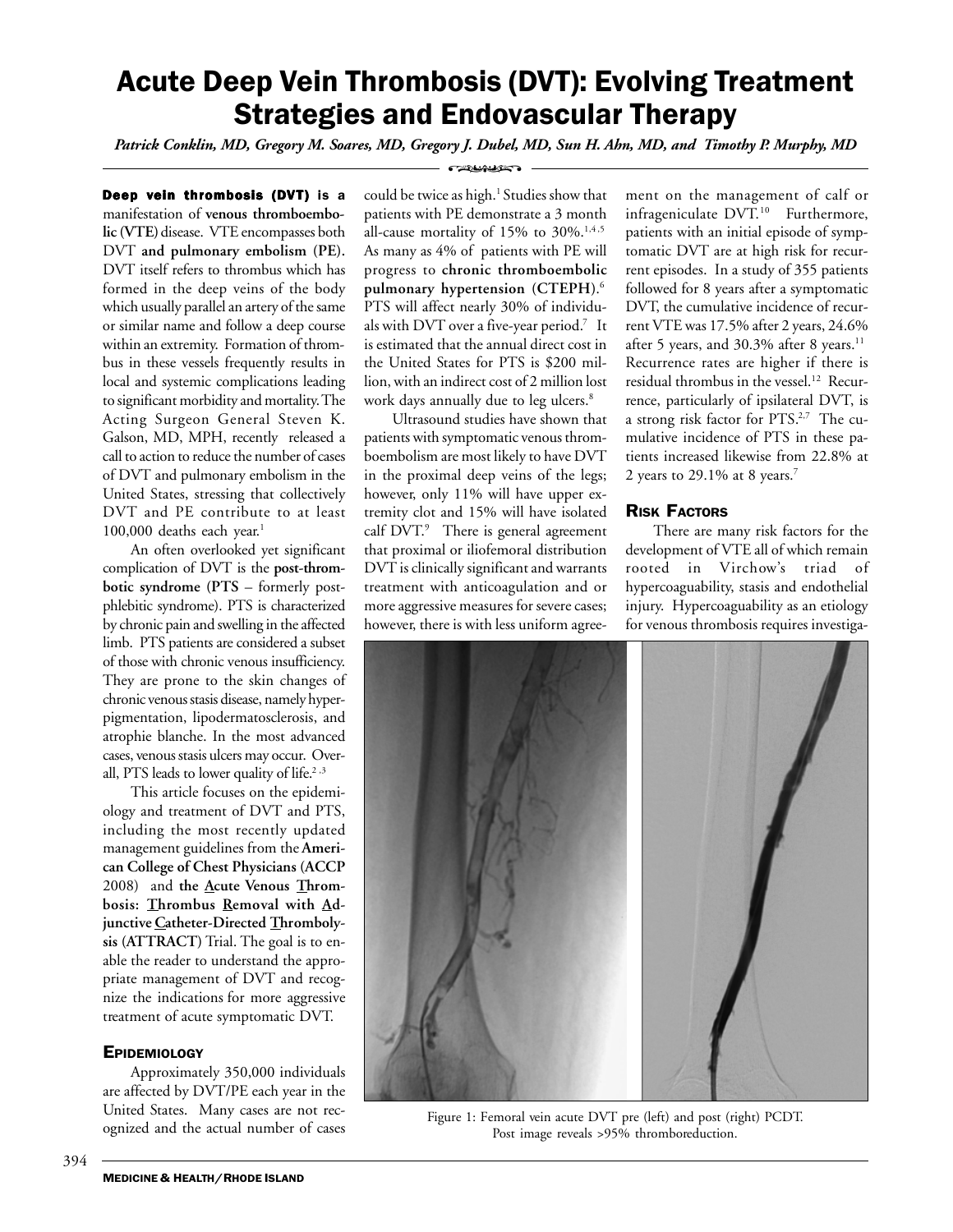tion of inherited or acquired thrombophilia. Of the numerous causes for an inherited thrombophilia, the factor V Leiden mutation is the most frequent. Less frequent genetically transmitted thrombophilias include Factor II G20210A mutation, protein C and S deficiencies, and hyperhomocysteinemia.10 Commonly acquired hypercoaguable states include the presence of known or occult malignancy, recent trauma and other causes of decreased calf-muscle contraction or immobility. Prior DVT may be the greatest risk factor for DVT recurrence with a likelihood of approximately 30% at eight years.7 The incidence of recurrent DVT is often due to a combination of all three components of Virchow's triad being present following an initial episode of VTE.

## ADEQUACY OF CURRENT TREATMENT STRATEGIES

Aside from the risk of mortality due to PE, early DVT morbidity is directly related to the presence of thrombus. Symptoms of acute proximal DVT include pain and swelling in the extremity and a decreased ability to ambulate. Late complications are primarily related to the development of PTS. The underlying mechanism for long-term venous insufficiency related to PTS involves an inflammatory response followed by recanalization of the acute thrombus, which in turn can causes valvular failure and reflux in the vein.<sup>8</sup> Reflux leads to venous hypertension and may result in edema, venous stasis skin changes and in severe cases to ulceration.2,6 Once present, PTS can lead to significant limitations in activity, with significant impairment of quality of life. Unfortunately, the treatment options for established PTS are extremely limited, largely palliative and costly.<sup>6</sup>

Since DVT results in both marked early symptomatology and risk of longterm adverse sequelae, comprehensive treatment of acute DVT should address three key therapeutic goals:

- 1. Decrease risk of mortality due to PE.
- 2. Decrease early morbidity due to DVT. This may be accomplished through the use of compression, early ambulation, and thromboreduction. Thromboreduction refers to a reduc-



Figure 2: Occlusive common femoral vein DVT (left) and post PCDT (right). Note antegrade flow and lack of collateral veins post PCDT.

tion in thrombus burden by mechanical or pharmacological means.<sup>13</sup>

3. Decrease late morbidity through thromboreduction and valve preservation.14

Widely accepted and well supported approaches to the prevention of PE through early, effective anticoagulation exist.15 Less uniformly practiced, but effective guidelines for early graded compression and ambulation have recently become available.15 Institution of these easily employed means of symptom relief can quickly improve the overall health of those with acute DVT who are also adequately protected from PE. Finally, natural history studies of acute DVT and randomized trial data of the management of iliofemoral DVT offer important observations that the late morbidity of PTS can be prevented or at least mitigated. It is likely that the key to decreasing late sequelae of DVT is valve preservation through early rapid clot removal.<sup>16, 17</sup>

### EVOLVING TREATMENT STRATEGIES

The treatment of acute DVT remains controversial. The American College of Chest Physicians recommends intravenous anticoagulation as bridge therapy to oral warfarin, along with elevation while at rest, compression of affected limb and early ambulation.<sup>15</sup> Though effective for prevention of clinically significant PE, anticoagulation alone is ineffective for clot removal in the majority of cases, with complete resolution of DVT accomplished in only 10% of patients.<sup>18, 24</sup> The clinical manifestation of anticoagulation's lack of effectiveness for clot dissolution is prolonged acute symptomology of swelling and discomfort. Treatment with anticoagulation alone also does not prevent PTS.19 Long term follow up data of patients with proximal DVT treated with heparin alone versus heparin and fibrinolysis have shown poorer symptom improvement and worse restoration of venous patency in the heparin alone group. $24$ 

Finally, Konstantinides and colleagues treated 256 patients who had acute pulmonary embolism with placebo plus heparin or t-PA plus heparin.<sup>20</sup> The incidence of in hospital death or clinical deterioration was significantly higher and the probability of event-free survival was significantly lower in the placebo plus heparin group. In fact, treatment with placebo plus heparin was associated with almost three times the risk of death or treatment escalation compared with t-PA plus heparin. No fatal intracranial hemorrhage occurred in patients who received t-PA plus heparin in that study.

395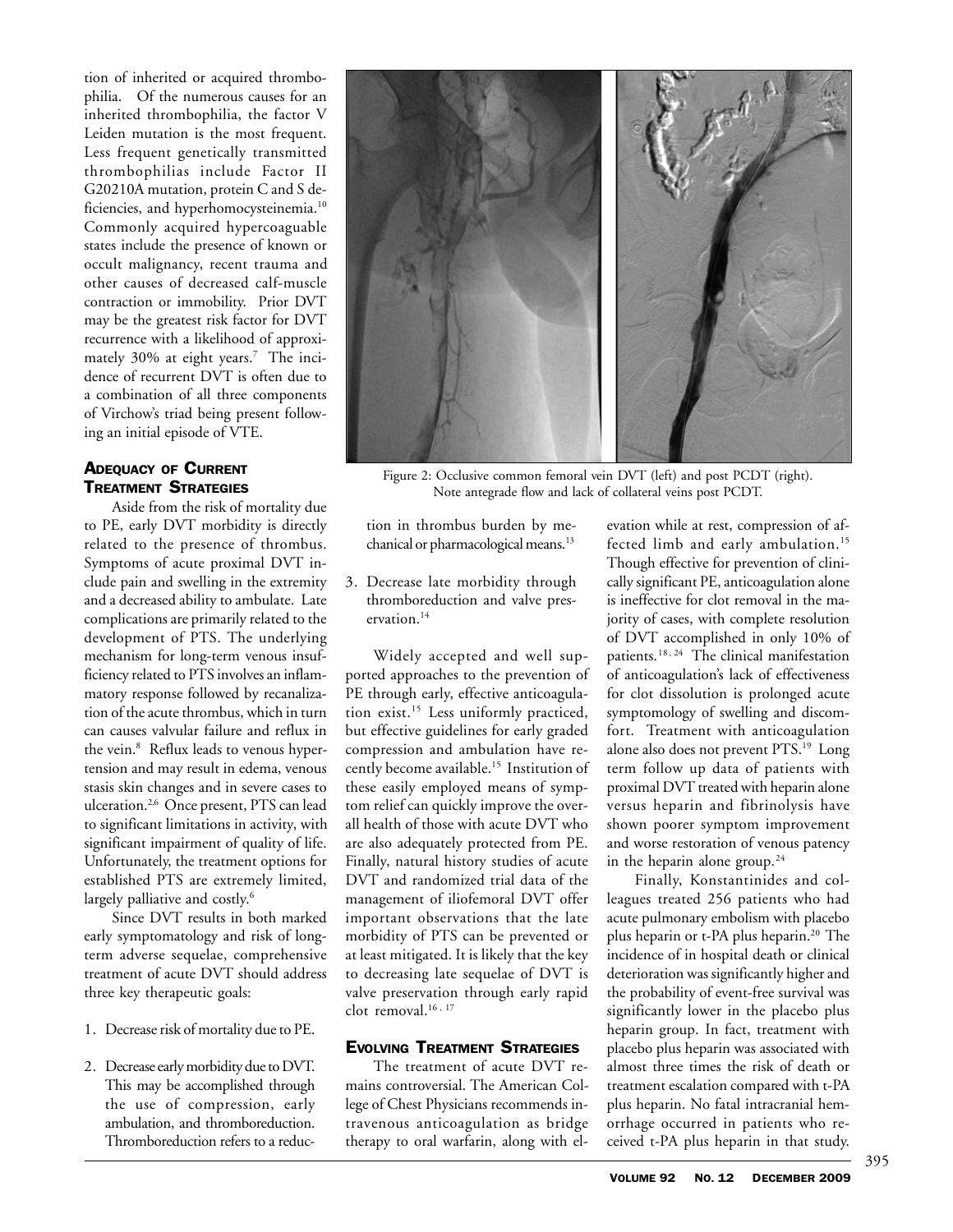Therefore, heparin treatment alone may carry a higher risk of death or treatment escalation and also falls short in achieving an important long-term goals of DVT management; the minimization of risk of PTS. 20, 21

Given the fact that anticoagulation alone may be inadequate for acute symptom reduction as well as for PTS prevention, the benefit of thromboreduction has been evaluated. Overall, thromboreduction by surgical thrombectomy has proven beneficial versus anticoagulation alone in randomized trials.<sup>22,23</sup> Unfortunately, surgical thrombectomy is relatively expensive and morbid.22 Similarly, intravenous systemic thrombolysis (pharmacologic dissolution of thrombus) has shown significant benefit versus anticoagulation alone.<sup>24</sup> Thrombolysis has been shown effective in preservation of valve function, and overall PTS risk may be reduced with thrombolysis.22,23,25 Systemic thrombolysis for DVT has not been embraced due to fears of significant hemorrhagic complications related to the large doses of thrombolytics required. Studies have suggested a 2-10% risk of major hemorrhagic complication rate when administering systemic anticoagulation.26 By comparison, **catheter directed thrombolysis (CDT)** can be performed with a lower dose of thrombolytic infused over a longer period of time. The benefits of CDT include improved physical functioning, decreased PTS symptoms, less valvular reflux at 6 months and improved 5-year symptom resolution in a randomized controlled trial.16,24,27 Significant disadvantages to CDT persist and include long infusions times (48-72 hrs), a necessary ICU stay and the risk for significant bleeding at 11.4% and intracranial hemorrhage at 0.4%.28 Though CDT offers a promising alternative to surgical thrombectomy and systemic thrombolysis, these drawbacks have tempered wholesale adoption of CDT for thromboreduction.

## **CONTEMPORARY** THROMBOREDUCTION: POTENTIAL FOR A PARADIGM SHIFT

Pharmacomechanical **Catheter Directed Thrombolysis (PCDT)** may offer a promising solution to the limitations of CDT, systemic thrombolysis and surgical thrombectomy. PCDT combines low-dose thrombolysis with a mechanical device that is placed percutaneously

## The ATTRACT trial will enroll patients at both Miriam and RI Hospitals

using image guidance via a 2 to 3 millimeter incision to improve and speed thromboreduction. (Figures 1 and 2) The benefits include a decreased level of invasiveness compared to open surgery, as well as, a decreased infusion time and dose of thrombolytic compared with traditional CDT. Moreover, PCDT eliminates the need for a routine ICU stay since it is usually achieved in a single treatment session. The drawbacks include longer initial procedure time and expense than CDT due primarily to the cost of the thrombectomy device. However, since the number of procedures is reduced and the need for post and intraprocedural ICU level monitoring is eliminated, the overall cost-effectiveness of this approach may be greater than that of traditional CDT. Furthermore, any cost-effectiveness analysis must take into consideration both the acute episode of care as well as the potential savings in terms of reduced long-term PTS. This strategy clearly requires further study. Although case series and non-randomized data suggest the possibility of long-term reductions in PTS, there remains a lack of randomized controlled trial data confirming the procedure's efficacy for PTS elimination. To address this paucity of data, the NIH/ NHLBI has sponsored the **ATTRACT trial (Acute Venous Thrombosis: Thrombus Removal with Adjunctive Catheter-Directed Thrombolysis).** AT-TRACT is a Phase III, open-label, multicenter randomized controlled trial which will compare PCDT plus standard anticoagulation versus standard anticoagulation alone. The study seeks to enroll at least 692 patients with proximal DVT in 28 centers and will be multidisciplinary involving Interventionalists, Internal medicine specialists and Emergency room physicians in the US and here in RI (patients may be enrolled at Rhode Island Hospital as well as the Miriam Hospital). The outcomes endpoints include PTS, quality of life, symptom relief, cost, and safety, over a two year follow-up period.

The results of the ATTRACT trial will allow an evidence based appraisal of appropriate indications for PCDT for acute symptomatic DVT. Endovascular intervention and PCDT are currently indicated in "urgent" cases when there is imminent risk to life or limb loss. Typically this involves either extensive inferior vena cava clot with risk to an internal organ's venous drainage and/or phlegmasia cerulea dolens resulting in venous ischemia.<sup>14</sup> The role for PCDT as a first line therapy in the "non-urgent" acute DVT patient is evolving. PCDT has the potential to improve quality of life and reduce long term complications in a minimally invasive fashion, though currently it is often viewed as a 2nd line "salvage" for clinical or anatomic progression while on anticoagulation therapy. The ACCP 2008 guidelines recommend that in addition to appropriate early anticoagulation, DVT patients should ambulate as tolerated and wear 30-40mm Hg compression hose. The College also recommends thrombolysis or CDT in selected patients with extensive acute proximal DVT who have a low hemorrhagic risk, in order to reduce acute symptoms and PTS if the expertise and resources are available.15

## **SUMMARY**

DVT and PE contribute to at least 100,000 deaths each year. In addition, 4% of patients with PE will progress to CTEPH6 and PTS will affect nearly 30%.11 Anticoagulation alone appears inadequate to prevent PTS in many patients. Newer treatment strategies, includ-

> To learn more about CDT and/or PCDT, go to www.sirweb.org. To learn more about the ATTRACT trial, please contact the Vascular Disease Research Center at (401) 444-7625 or go to www.scvir.org/news/ newsPDF/ATTRACT.pdf